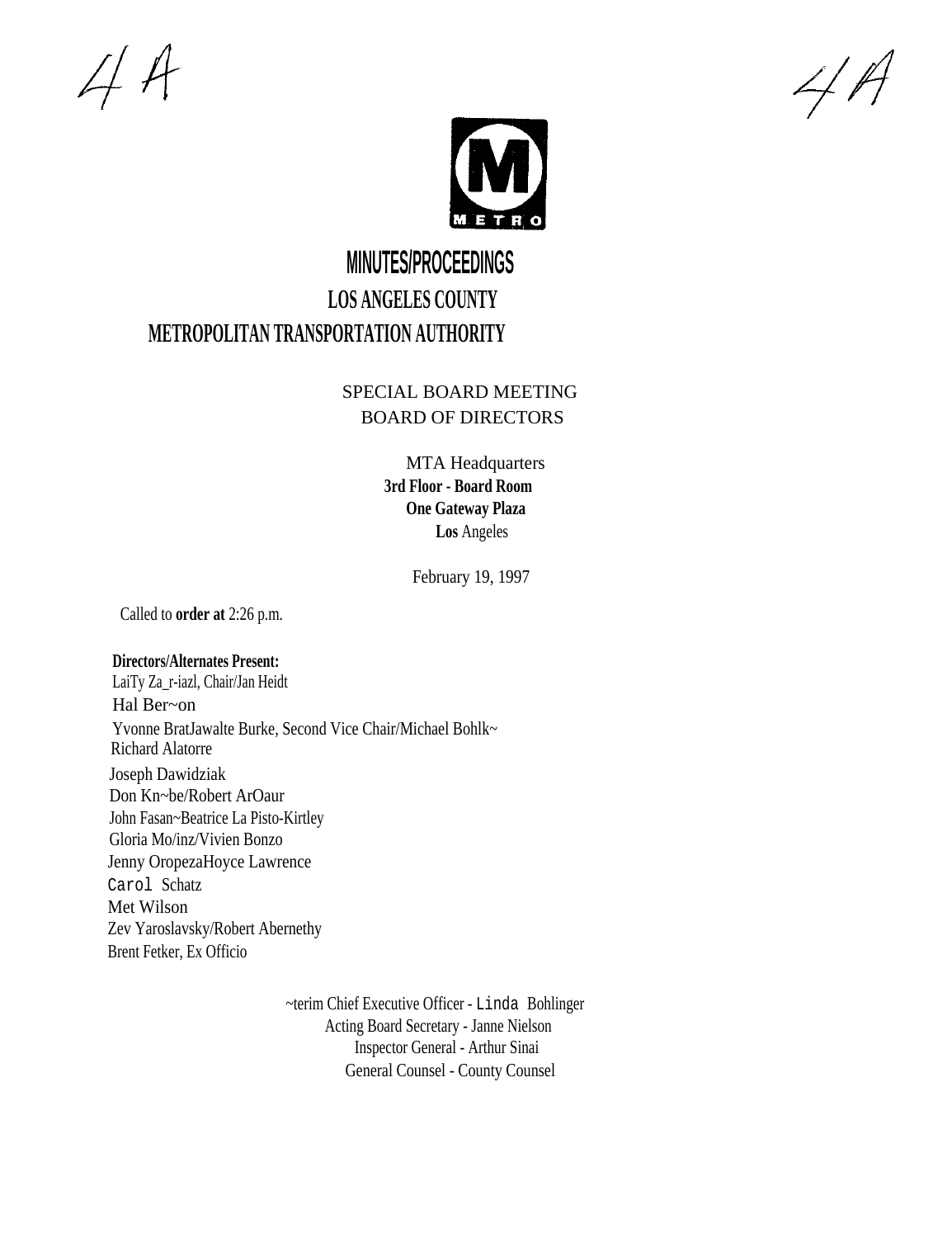CONSIDERED adoption of the Coopers & Lybrand Organizational Assessment Study and receive the Summary MTA Management Action Plan which responds to recommendations in the Study.

Interim CEO Linda Bohlinger commented that this report will asslst the agency in reducing the cost of doing business and improving se,~-vice to our customers.

Frank Remley and Marry Gilmore of Coopers & Lybrand com~nented that the bottom line is cost reduction and improved productivity. Each manager will be re\_quired to submit each year a strategic operation plan tied into the organizational goals.

Pat McLaughlin explained that implementation is broken dow~ into projects currently underway and those scheduled over the next 6- 18 months. Quarterly implementation reports will be brought to the Steering Committee. Board policy and investment decisions will be presented for consideration as part of the budget process.

Responding to Director Molina's question re~ardinq status of the procurement department merger, staff ex~lai~ed that Wayne Wilson Associates has been hired to advise how best to put the groups together and to formulate policies and procedures. They are currently comparing existing policy and making recommendations on what should be added. They are also looking at FTA/MTA master agreement to be sure those re\_quirements are included. A draft policy is expected in 30 days

Director Molina also asked about personnel vacancies in critical positions. Pat McLaughlin responded that an effort is currently unde~ay to reduce the amount of time recn~ired to recruit and hire new people and that staff will be reporting back to the Board with a timeline for the rec~aitment process. Director Molina requested a status report on vacancies that have existed for the past year.

Director Fasana expressed the opinion that this would be a cood time to look at reporting st~actu~res for the p~sitions reporting directly to the Board and re~ested a staff reDorz.